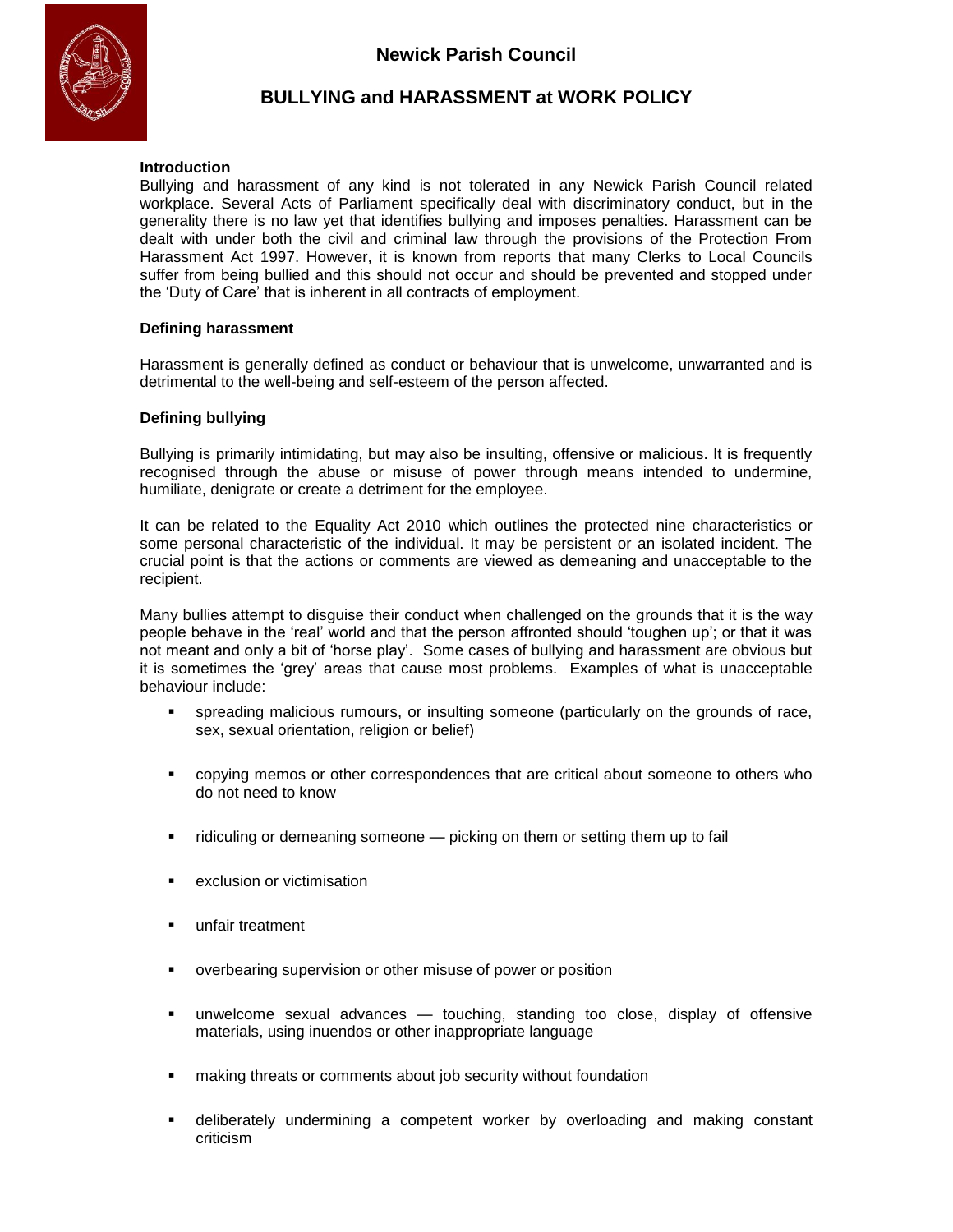preventing individuals progressing by intentionally blocking promotion or training opportunities.

Bullying and harassment are not necessarily face to face, they may be by written communications, email, telephone, and automatic supervision methods — such as computer recording of downtime from work, or recording of telephone conversations.

Bullying and harassment may not be obvious to others, and may be insidious. The employee may be anxious that others will consider them weak, or not up to the job, if they find the actions of others intimidating. They may be accused of 'overreacting', and worry that they won't be believed if they do report incidents.

People being bullied or harassed may sometimes appear to overreact to something that seems relatively trivial but which may be the 'last straw' following a series of incidents. There is often fear of retribution if they do make a complaint. Clerks generally work alone, often from their own homes. There may not be any colleagues to act as shields for the unacceptable behaviour or where there are they may be reluctant to come forward as witnesses, as they too may fear the consequences for themselves. Other reasons for a lack of support may be that the Councillors may be unaware of the conduct of one or two of their number as they are seldom in the presence of the Clerk other than at formal meetings. The isolated position of the Clerk both in spatial terms and in employment relation terms provides ample opportunity for the bully. Naturally the Clerk or other employee in this case is facing a situation where he or she is outnumbered. An additional difficulty may also lie in any internal partnership arrangements amongst Councillors that cause them to close ranks on partisan grounds if a complaint against one of their number is brought formally. It also has to be said that some employees through lack of knowledge or confidence or character traits find it difficult or impossible to stand up to a bully and become a punch bag for continuing unwanted attention.

# **Employer's action on bullying and harassment**

Bullying is not only unacceptable on moral grounds and harassment on legal grounds but, if unchecked or badly handled, creates a serious problem for the council including:

- **•** poor morale and poor employee relations
- **IDOSS** of respect for managers and supervisors
- poor performance
- **I** lost productivity
- absence
- **If** long-term, certificated sick leave
- **resignations**
- **damage to organisational reputation**
- Tribunal and other court cases and payment of unlimited compensation.

It is in the Council's interests to promote a safe, healthy and fair environment in which people can work, that is free from bullying and harassment

## **The legal position**

There is no specific legal definition of bullying in UK law except in relation to the various Discrimination Acts. The Protection from Harassment Act 1997 is a special case. Employers have a duty of care for all their workers and liability at common law arising out of the Employment Rights Act 1996 and in certain sections of the Health and Safety at Work Act 1974 (employers are responsible for the health, safety and welfare at work of all employees, and are liable for the actions of their employees at work).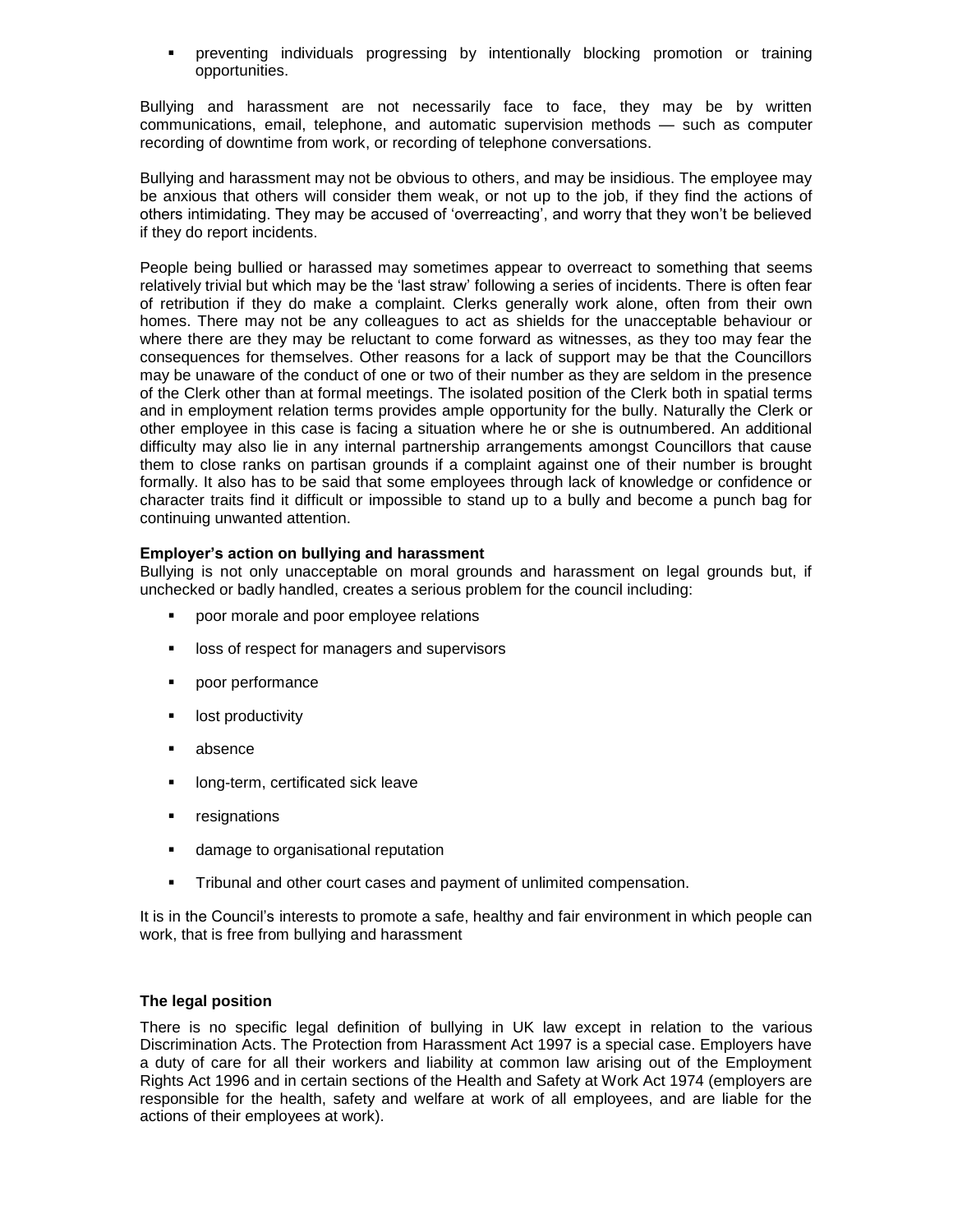The Health and Safety Executive has produced Guidance on Stress in the Workplace, which includes the advice that employers have "a legal duty to take reasonable care to ensure health is not placed at risk through excessive and sustained levels of stress arising from the way work is organised, the way people deal with each other at their work, or from the day-to-day demands place on their workforce. Stress should be treated like any other health hazard."

#### *Sex Discrimination Act 1975*

#### *Race Relations Act 1976*

#### *Disability Discrimination Act 1995*

Under these Acts bullying and harassment may be considered to be discrimination.

There is also protection against discrimination on the grounds of religion or belief and sexual orientation, sex, disability, marriage and civil partnership, pregnancy and maternity and race through the Equality Act (2010) "protected characteristics".

Employment Rights Act 1996 incorporates an employee's right to claim 'unfair constructive dismissal,' when an employee resigns in the face of the employer's breach of contract, which may include failure to protect their health and safety at work.

Criminal Justice and Public Order Act 1994 (this created a criminal offence of 'intentional harassment', whether in the workplace or elsewhere)

Protection from Harassment Act 1997 (this also created a criminal offence of harassment, and a right to damages for the victim).

#### **Action by Employers**

This policy is necessary to protect both the employee and the employer. The policy provides:

- statement of commitment by the Council affirming the right to respect and dignity of all
- clear statement that bullying and harassment will not be tolerated by anyone in the council – zero tolerance
- examples of unacceptable behaviour
- statement that bullying and harassment may be treated as disciplinary offences
- **the steps the Council will take to prevent bullying and harassment**
- **the responsibilities of the Councillors, the Council and employees**
- the safeguarding of confidentiality for any complainant wherever practicable
- reference to grievance and disciplinary policy and procedures (Employment Act 2002)
- a commitment to provide any necessary training for Councillors and staff
- a commitment to protection from victimisation

This policy applies to both staff and Councillors. Furthermore bullying or harassment of staff by visitors to the council will not be tolerated, neither will it be by constituents or parishioners.

The behaviour of councillors is as important as any formal policy. Forceful personalities can unfortunately sometimes tip over into bullying behaviour. A culture where employees are consulted and problems discussed is less likely to encourage bullying and harassment than one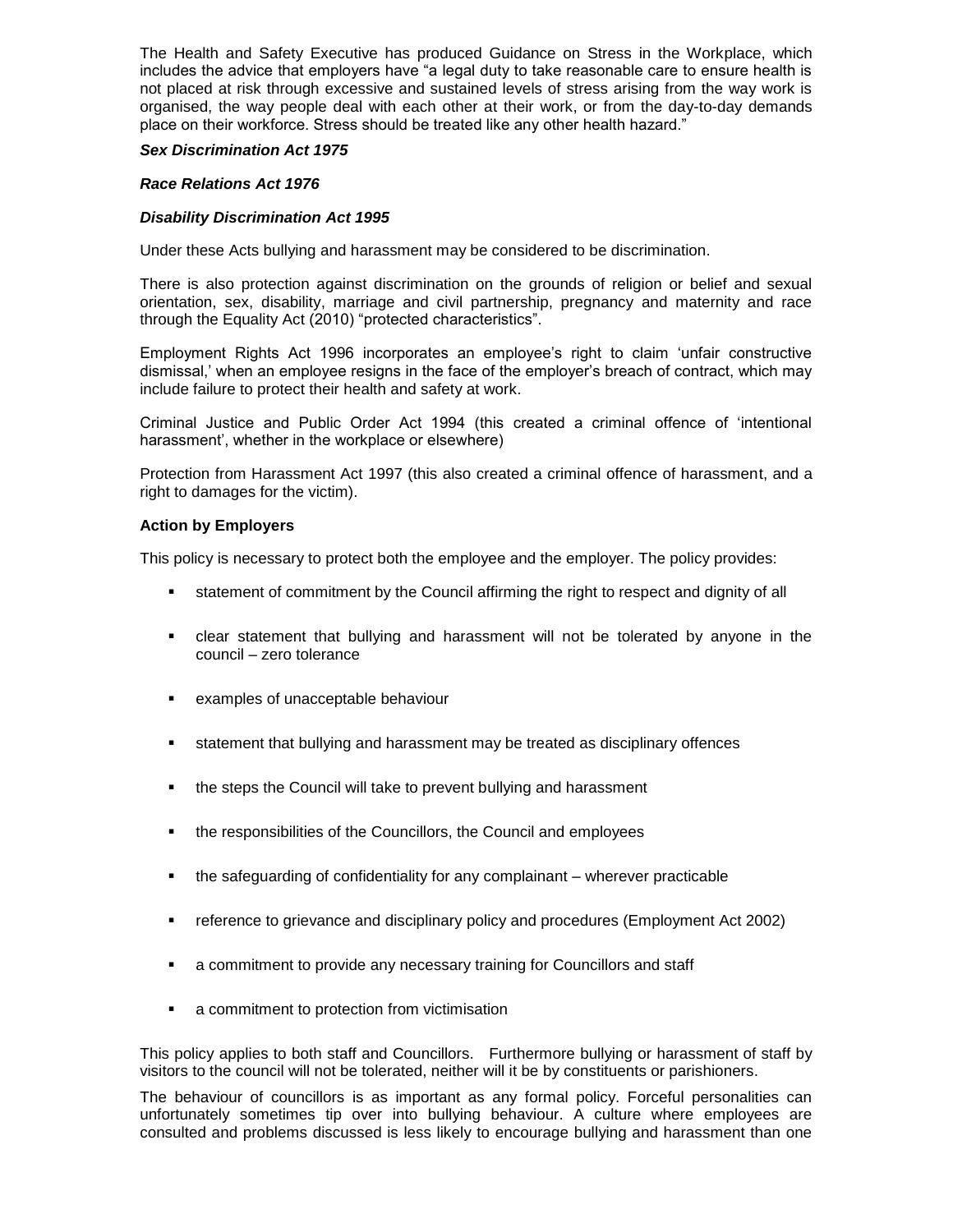where there is an authoritarian approach to the employees. The Council is clear that bullying and harassment are unacceptable.

The procedure for dealing with a complaint by a member of staff will be dealt with as swiftly as investigation and reasonableness permits.

This policy provides a statement to all about the standards of behaviour expected for all individuals so they are fully aware of their responsibilities to others and what constitutes bullying and harassment.

Employees must be assured that complaints of bullying and/or harassment, or information from staff relating to such complaints, will be dealt with fairly and confidentially and sensitively. Employees will be reluctant to come forward if they feel they may be treated unsympathetically or are likely to be confronted aggressively by the person whose behaviour they are complaining about.

#### **Investigating complaints – formal approach**

The Parish Council will implement its grievance procedure immediately and appoint an impartial investigator and take the complaint seriously. Employees do not normally make serious accusations unless they feel seriously aggrieved. The Parish Council needs to have been seen to have acted properly and fairly at all stages and with transparency and openness.

If employees complain they are being bullied or harassed, then they have a grievance which must be dealt with regardless of whether or not their complaint accords with a standard definition

#### I**nformal approaches**

Some people are not aware that their behaviour is unacceptable and an informal discussion can lead to greater understanding and an agreement that the behaviour will cease. It may be that the individual will choose to do this themselves, or they may need support from an external source in the case of a councillor; an employee representative, or a counsellor.

#### **Counselling**

Counselling may be considered useful where investigation shows no cause for disciplinary action, or where doubt is cast on the validity of the complaint. Counselling may resolve the issue or help support the person accused as well as the complainant.

## **Disciplinary procedures**

Where an informal resolution is not possible it becomes a disciplinary issue which needs to be dealt with under the Parish Council's disciplinary procedure. The procedure laid down under the Dispute Resolution section of the Employment Act 2002 must be followed exactly.

In cases which appear to involve serious misconduct, and there is reason to separate the parties, a short period of suspension of the alleged bully/harasser where the problem source is an employee may need to be considered while the case is being investigated. This should be with pay unless the contract of employment provides for suspension without pay in such circumstances. A suspension without pay, or any long suspension with pay, should be exceptional as these in themselves may amount to disciplinary penalties. If the source is a councillor then it will be considered whether to permit the employee special paid leave to allow them to be distanced from the source of the alleged problem. If they do not wish to go on leave then the Parish Council will ensure that the person is safeguarded and arrangements will be put in place; generally to ensure that the complainant is not left alone at any time so that the course of unacceptable conduct cannot continue behind closed doors. The Parish Council may consider means of fast contact to some reliable person who has speedy access to the employee's place of work, if necessary.

Unfounded allegation of bullying and/or harassment for malicious reasons will also be investigated and dealt with fairly and objectively under the disciplinary procedure.